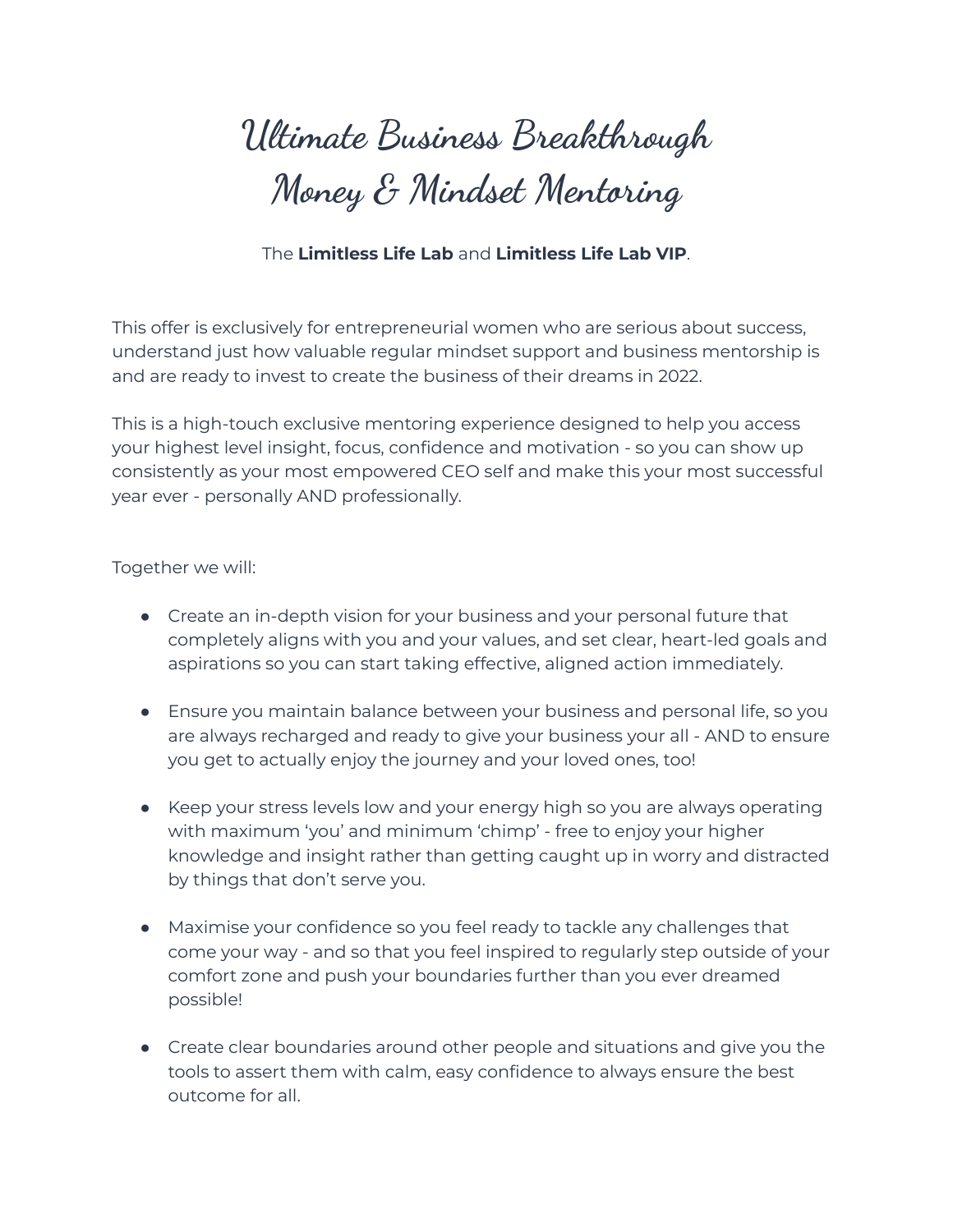- Ensure you are reinforcing everything you want to achieve through your environment and the language you use with yourself and others, rather than subconsciously sabotaging yourself.
- Make sure your money mindset is second-to-none so you can be sure you'll make financial decisions which completely support your future wealth.
- Fill you with the confidence to take aligned high-income actions such as raising your prices, selling with ease and integrity, spending and investing your money wisely.
- Build healthy habits and thought processes which allow you to become the empowered, passionate woman you have always wanted to be, free from negative self-talk and limiting beliefs and behaviours.
- Hold you accountable, keep you motivated and make sure you're taking laser-focused action in your business so you make progress as quickly as possible.

This is for business owners and entrepreneurs who are:

- Serious about creating limitless wealth and abundance in their lives and businesses
- Noticing no matter how much they work on their mindset, they still seem to come up against invisible barriers around charging more, selling or generating income easily - such as imposter syndrome, perfectionism, procrastination and self-doubt.
- Outwardly successful and confident in their businesses but still struggle to feel like they've really reached their true potential and frequently doubt themselves
- Ready to embrace their most confident self, skyrocket their earning potential and create a life that brings them freedom and joy!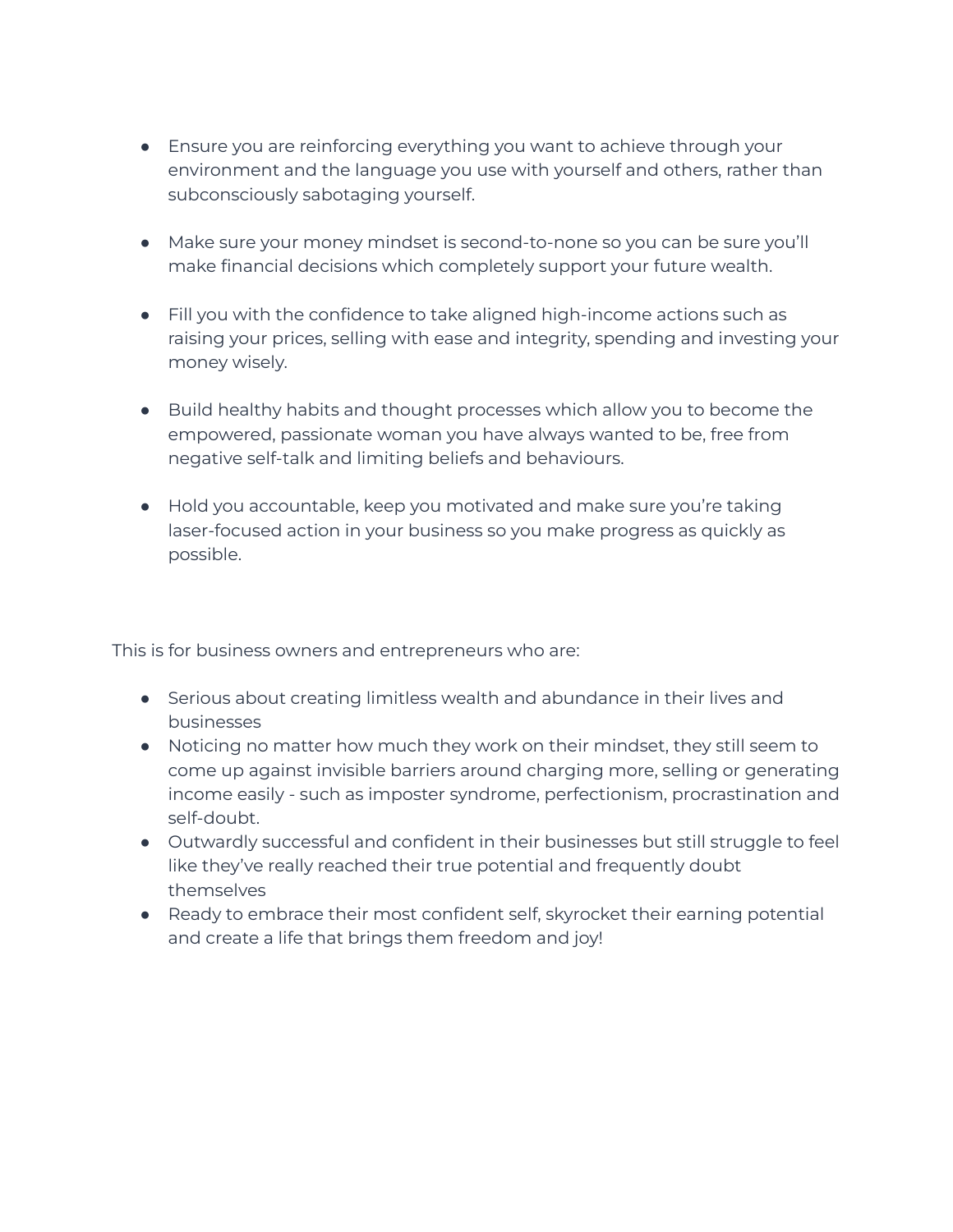### **The programme**

The **Limitless Life Lab** is an intensive 8 week programme designed to give you all the foundational tools you need to immediately uplevel your mindset. The core areas we'll cover are as follows:

### **1. Goal setting & visualisation session (½ day)**

We create your personal vision for the future in detail. We then break down step by step the exact actions you need to take to start working towards your desired future and the micro-actions you can take now that will start the ball rolling. We'll end the session with a powerful reframing visualisation which I'll record for you to keep and use regularly to reaffirm your vision.

# **2. Brain, balance & positive reinforcement**

We explore how you can optimise your brain chemistry through powerful practices such as gratitude and visualisation and together create a tailored plan for regular reinforcement that fits in perfectly with your personal and professional life.

**3. Building boundaries & reinforcing beliefs** (worksheet to complete beforehand)

We look at whether your current boundaries and beliefs are supporting or compromising your potential to achieve excellence and help you reframe any situations that are currently sabotaging your potential so you can handle them with ease. We also explore how your environment and self-talk are negatively impacting everything you're trying to achieve, so you can make changes that support your journey.

#### **4. Money beliefs** (worksheet to complete beforehand)

We uncover your existing money beliefs and carefully craft a set of helpful new beliefs that will lead to an easier flow of money, a greater sense of self-belief and confidence in taking aligned actions that will support your journey and unlock your true earning potential.

#### **5. Habits & structure**

We'll look at your existing routine, things you like and dislike about your habits and behaviours and work through how you can shift your mindset to step into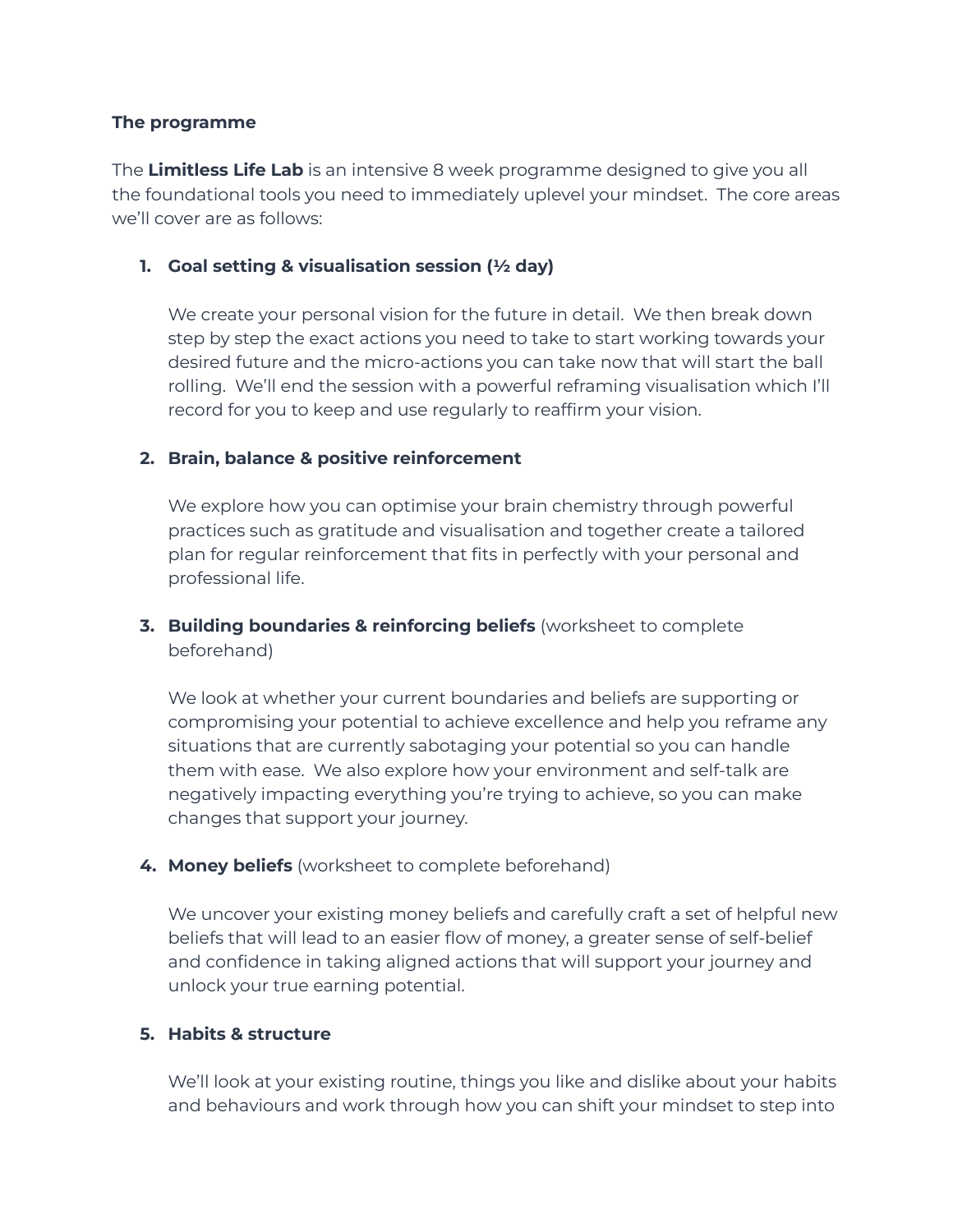the empowered woman you truly want to be - who's completely in control of her body, her life and her relationships.

# **6. Motivation & resilience**

Nothing is more important to achieving your goals than being able to stay on track, stay focused and motivated - even when life has other plans! In this session we'll explore tools to help you keep your mindset optimised for success, whatever happens.

You'll emerge focused, confident and empowered to show up consistently as your highest self - personally and professionally - so you can make 2022 your most successful year EVER and finally achieve everything you've been waiting for.

You'll receive a recording of your visualisation session AND a bespoke self-worth and money beliefs hypnosis audio to use on an ongoing basis to reinforce our work together.

You'll have access to me via email and Voxer between sessions to troubleshoot anything you need help with.

# **Your investment:**

Deposit of £1979 followed by 2 instalments of £1100, or

Pay in full special rate £3979

# **Limitless Life Lab VIP**

I am delighted to be able to support a very limited number of clients on an ongoing basis for 6 or 12 months.

This is for the experienced entrepreneur who recognises that ongoing mindset support is crucial to their success, and is ready to invest to stay at the very top of their game.

Following the initial 8 week intensive programme we will continue to meet fortnightly to help keep your mindset & subconscious programming optimised for focus, motivation and highest level insights - so you can ensure you're never at the